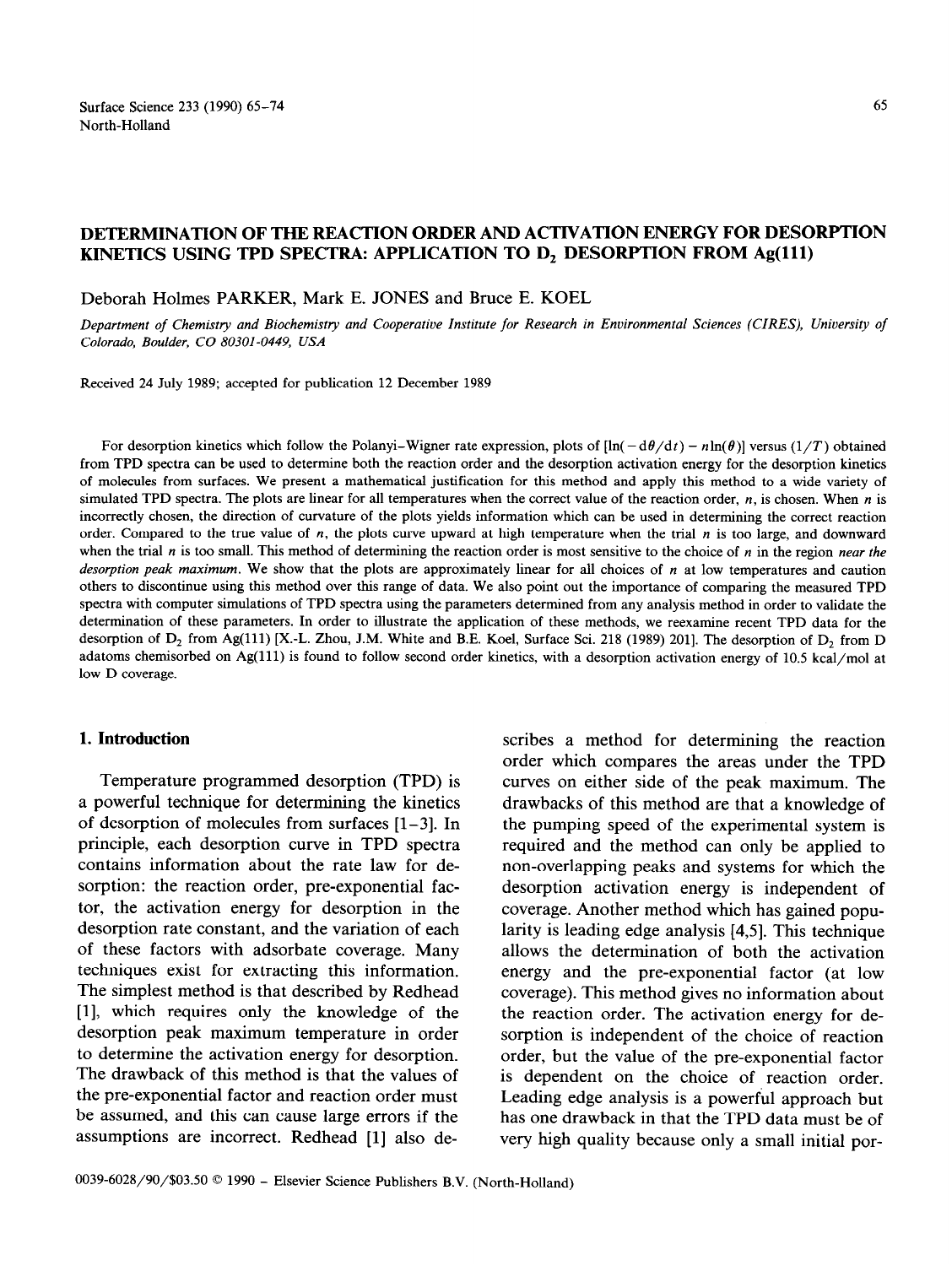tion  $(< 5\%)$  of the spectrum is used over a very narrow range of temperatures and in the region where the signal to noise ratio is the worst. Another well-known method is that proposed by Chan et al. [6] which uses the peak width and peak maximum temperature to determine the activation energy for desorption and the pre-exponential factor. In this method, a skewness parameter is also calculated which provides a test for determination of the reaction order. There are many other methods of TPD analysis that are discussed in an excellent review by Schwarz and Falconer [7].

In this paper we examine a method of analysis that uses a modified Arrhenius plot of the form  $[\ln(-d\theta/dt) - n \ln(\theta)]$  versus  $(1/T)$ , where  $\theta$  is the adsorbate concentration on the surface and  $(-d\theta/dt)$  is the desorption rate, to extract the reaction order,  $n$ , and activation energy for desorption, *E,.* This method has been used previously, for example, to extract  $E_a$  [8,9] and both  $E_a$ and  $n$  [10,11]. A recent paper by Miller et al. [5] also discusses this approach. In this work we present the mathematical justification of the method and present plots of this form obtained for a variety of simulated TPD spectra in order to illustrate the scope and limitations of the method. We are limiting our discussion to the case where pumping speed is high so that readsorption is minimized and to the case of a linear temperature ramp. Finally, we show the utility of this method and the importance of simulation studies using derived desorption parameters by reexamining recent  $D_2$  TPD spectra from Ag(111).

# 2. **Results and discussion**

#### 2.1. *Mathematical justification*

For desorption kinetics which follow the Polanyi-Wigner rate expression [12], we have the following equation:

$$
\text{rate} = -\frac{\mathrm{d}\theta}{\mathrm{d}t} = \nu_n \theta^n \exp\left(-\frac{E_a}{RT}\right),\tag{1}
$$

where  $\theta$  is the adsorbate coverage, *n* is the reaction order,  $\nu$  is the pre-exponential factor and  $E_a$  is the activation energy for desorption. For a linear temperature ramp of rate  $\beta$ 

$$
T = T_0 + \beta t, \tag{2}
$$

the rate expression becomes

$$
-\frac{d\theta}{dT} = \frac{v_n \theta^n}{\beta} \exp\left(-\frac{E_a}{RT}\right).
$$
 (3)

Taking the logarithm of eq. (1) yields:

$$
\ln\left(-\frac{\mathrm{d}\theta}{\mathrm{d}t}\right) = \ln(\nu_n) + n \ln(\theta) - \frac{E_a}{RT}.\tag{4}
$$

Rearranging (4) gives:

$$
\ln\left(-\frac{\mathrm{d}\theta}{\mathrm{d}t}\right)-n\,\ln(\theta)=\ln(\nu_n)-\frac{E_a}{RT}.\tag{5}
$$

This expression is linear with respect to  $(1/T)$ since  $\nu$  and  $E_a$  vary only slowly with *T*, and plotting the left-hand side of this expression  $[\ln(-d\theta/dt) - n \ln(\theta)]$  versus  $(1/T)$  yields a line with slope  $(-E_a/R)$  and intercept  $ln(v_n)$ . If an incorrect value of  $n$  is used in constructing the plots, the expression will retain a term containing  $\theta$  and the plot will not be linear with respect to  $(1/T)$ . This can be shown easily by rewriting the left-hand side of (5) to give

$$
\ln\left[\left(-\frac{d\theta}{dt}\right)/\theta^n\right] = \ln(\nu_n) - \frac{E_a}{RT}.
$$
 (6)

Substituting for  $-\frac{d\theta}{dt}$  from eq. (1) leads to:

$$
\ln\bigg[\nu_n\theta^n\exp\bigg(-\frac{E_a}{RT}\bigg)/\theta^n\bigg]=\ln(\nu_n)-\frac{E_a}{RT}.\qquad(7)
$$

Choosing an incorrect value for the reaction order, n, leads to the following expression:

$$
\ln \left[ \nu_n \theta^n \exp \left( -\frac{E_a}{RT} \right) / \theta^m \right]
$$
  
=  $\ln(\nu_n) - \frac{E_a}{RT} + (n-m) \ln(\theta)$ . (8)

Since  $\theta$  is not linear with respect to *T* or  $(1/T)$ , this expression will not be linear with respect to either *T* or  $(1/T)$  for all possible values of *T*.

Investigation of the behavior of the curves in the plots described above resulting from incorrect choices of reaction order is best done by examining the derivative of the left-hand side of eq. (5) with respect to  $(1/T)$ . As an example, we will examine the case of first order desorption kinetics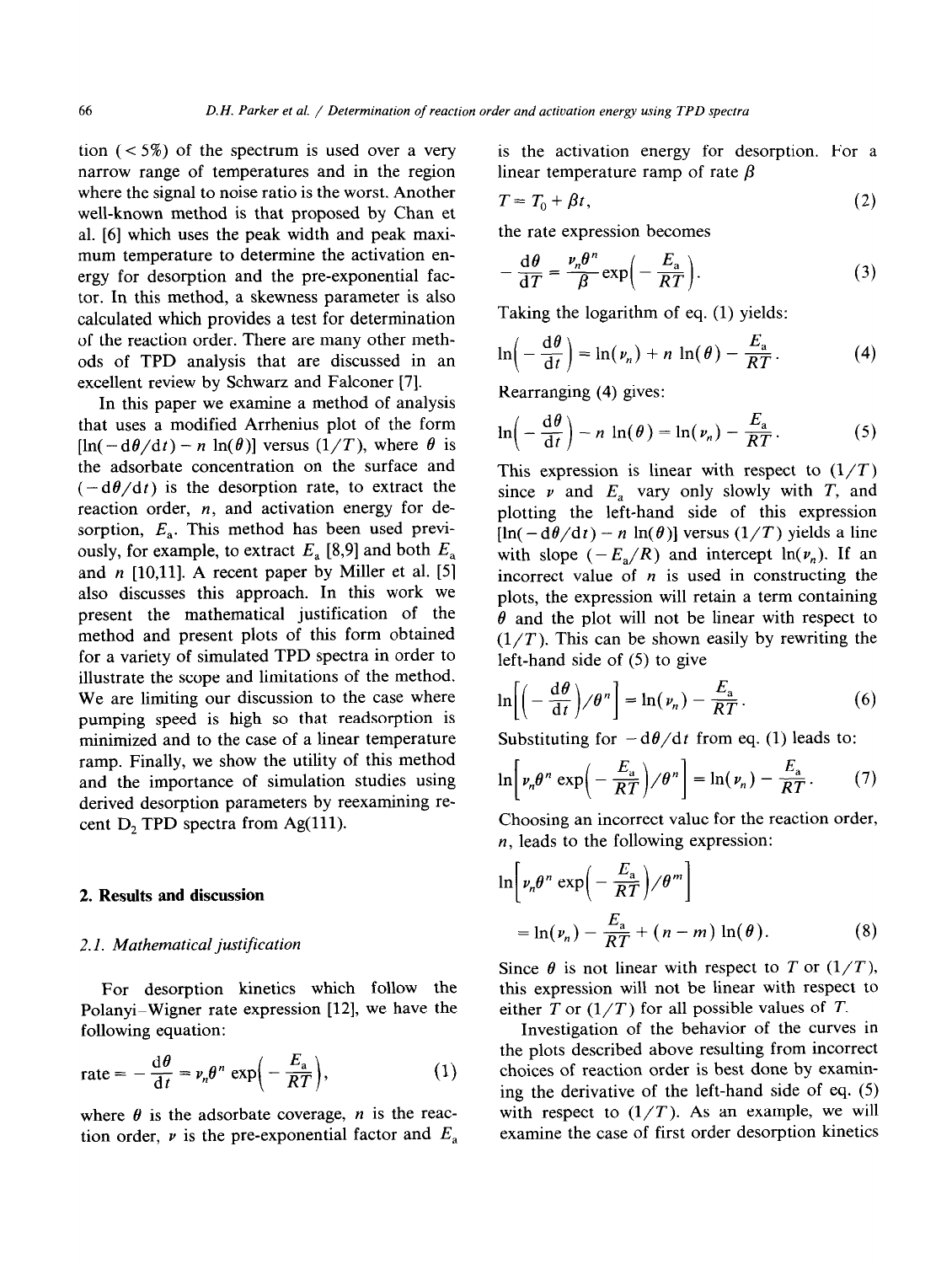where  $n = 1$ . Similar derivations can be completed for any value of  $n$ .

For convenience we now define a parameter  $\gamma$ so that

$$
\gamma = \ln\left(-\frac{\mathrm{d}\theta}{\mathrm{d}t}\right) - n \ln(\theta). \tag{9}
$$

For first order desorption spectra  $n = 1$  and  $\gamma =$  $ln(\nu_1) - E_a/RT$  from eq. (5). Thus,

$$
\frac{\mathrm{d}\gamma}{\mathrm{d}(1/T)} = -\frac{E_a}{R},\qquad(10)
$$

which is a constant and is simply the slope of the plot of  $[\ln(-d\theta/dt) - n \ln(\theta)]$  versus  $(1/T)$  for all values of  $T$ . If  $n$  is incorrectly assumed to be 0, then

$$
\frac{\mathrm{d}\gamma}{\mathrm{d}(1/T)} = -\frac{E_{\rm a}}{R} + \frac{\nu_1 T^2}{\beta} \exp\left(-\frac{E_{\rm a}}{RT}\right). \tag{11}
$$

The explicit temperature dependence of the righthand side of this expression means that the plot of  $[\ln(-d\theta/dt) - n \ln(\theta)]$  versus  $(1/T)$  will not be linear for large values of *T.* Since the second term is small for small *T,* the slope of the function will be  $(-E_a/R)$  for small *T*. Furthermore, the second term will be positive for all values meaning that the slope will increase with increasing temperature. An increase in the derivative means that the plot of  $[\ln(-d\theta/dt) - n \ln(\theta)]$  versus  $(1/T)$  with n incorrectly assumed to be zero for first order desorption kinetics will curve downward.

If  $n$  is incorrectly assumed to be 2, then

$$
\frac{\mathrm{d}\gamma}{\mathrm{d}(1/T)} = -\frac{E_{\rm a}}{R} - \frac{\nu_1 T^2}{\beta} \exp\left(-\frac{E_{\rm a}}{RT}\right). \tag{12}
$$

Again, the temperature dependence means that the plot will not be linear for all values of *T.* The slope of the function again will be  $(-E_2/R)$  for small *T*. Furthermore, the second term will be negative for all values meaning that the slope will decrease with increasing temperature. A decrease in the derivative means that the plot of  $\ln(-d\theta)$  $d(t) - n \ln(\theta)$  versus  $(1/T)$  with *n* incorrectly assumed to be 2 will curve upward for first order desorption kinetics.

This proof can be extended for all possible values of *n*. A plot of  $[\ln(-d\theta/dt) - n \ln(\theta)]$ versus  $(1/T)$  will curve downward as *T* increases

 $(1/T)$  decreases) for any value of *n* greater than the correct value that actually describes the desorption kinetics. The plot will curve upward for any chosen value of  $n$  which is smaller than the correct value. *For small values of T, the curves for all choices of n will be approximately linear and will have the* same *slope.* 

Applying this method to experimental TPD data requires careful thinking about the effect of unit conversion on the analysis technique. The derivation until now has assumed compatible units for  $\theta$  and  $(-d\theta/dt)$ . This is not the case for the raw data obtained in TPD. To test the effect of an arbitrary scale factor on the plot of  $[\ln(-d\theta/dt)]$  $-n \ln(\theta)$ ] versus (1/T) we can rewrite (5) including an arbitrary multiplicative factor,  $\sigma$ , as

$$
\gamma = \ln\left(-\frac{d\theta}{dt}\right) - n \ln(\sigma\theta) = \ln\left[\left(-\frac{d\theta}{dt}\right) / (\sigma\theta)^n\right].
$$
\n(13)

For a correctly described desorption order,  $\gamma$  reduces to

$$
\gamma = \ln\left(\frac{\nu_n}{\sigma^n}\right) - \frac{E_a}{RT} \,. \tag{14}
$$

This expression is linear with  $(1/T)$  and the slope of a plot of  $[\ln(-d\theta/dt) - n \ln(\theta)]$  versus  $(1/T)$  is unaffected by the factor  $\sigma$ . Therefore, an arbitrary multiplicative factor has no effect on our ability to extract the desorption activation energy. A consequence of this observation is that the choice of units for  $\theta$  and  $(-d\theta/dt)$  is completely arbitrary. No matter what units are chosen, the plot for the correct value of  $n$  will be linear with a slope of  $(-E_a/R)$ . The intercept, however, is affected by the factor  $\sigma$  and is not immune to the effects of changing units. As a result, care must be taken to convert the units of the measured signals in TPD to the units for both rate (molecule  $cm^{-2}$ )  $s^{-1}$ ) and coverage (molecule cm<sup>-2</sup>), for determining frequency factors. In the event that the value of n chosen does not correctly describe the desorption kinetics being modelled,  $\sigma$  serves only to displace the curves relative to one another on the  $[\ln(-d\theta/dt) - n \ln(\theta)]$  axis without altering their respective shapes. This can be of great utility since the curves can be moved such that their linear regions overlay each other. We have found that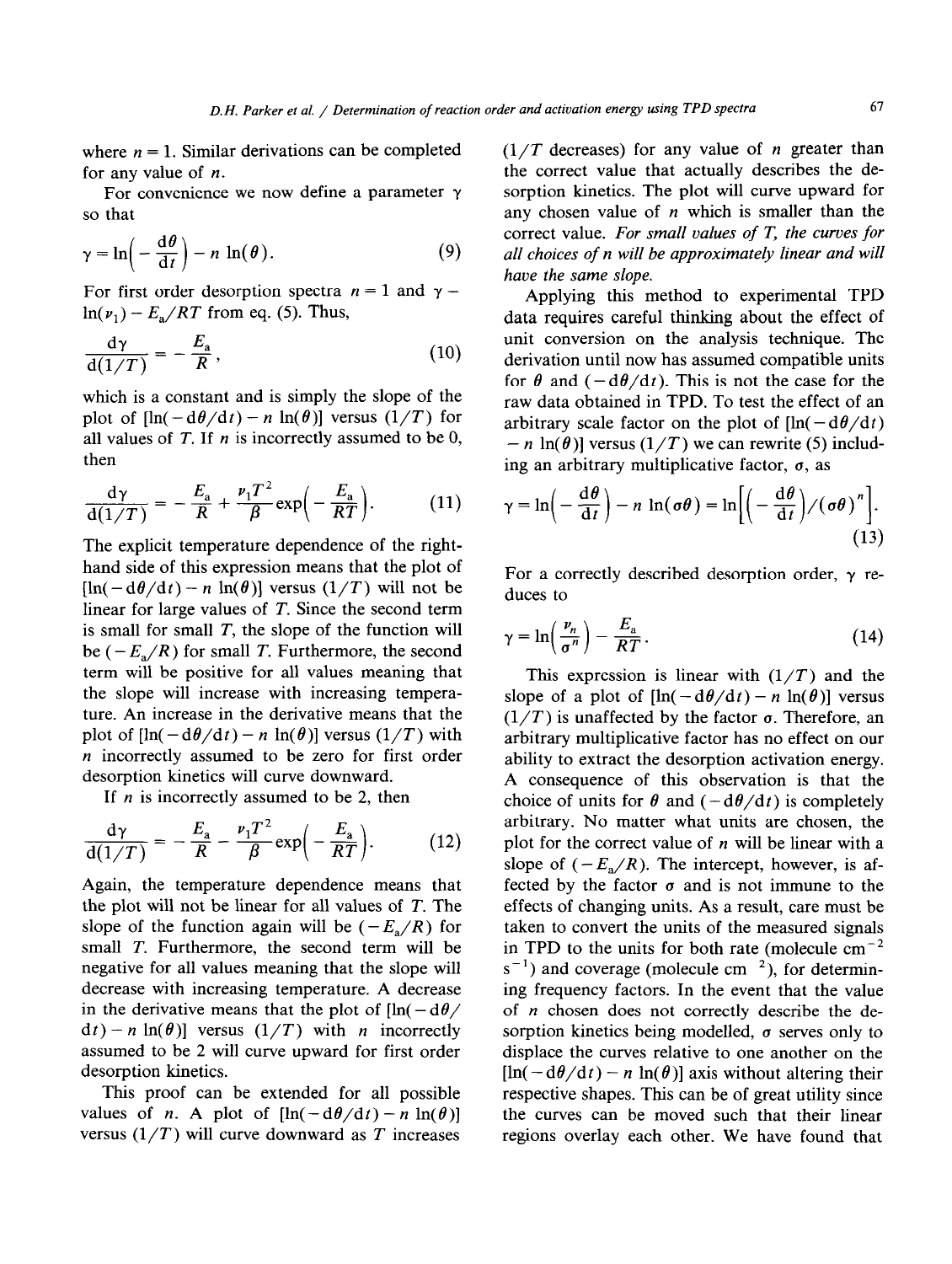positioning the curves in such a manner can be a tremendous aid in determining the direction of curvature for the plots using experimental TPD data which contains noise.

As a final point concerning the application of the method to experimental TPD data, we note the importance of accurately determining the desorption rate by proper background subtraction. Errors that result from this uncertainty have been discussed [3].

# 2.2. *TPD spectra simulations*

To show the feasibility and limitations of using plots of  $[\ln(-d\theta/dt) - n \ln(\theta)]$  versus  $(1/T)$  to obtain the values of *n* and  $E<sub>a</sub>$  for desorption processes, we have performed numerous numerical simulations of TPD data to produce computer generated data which has no noise, has a wide dynamic range, and the activation energy, pre-exponential, and reaction order can be forced analytically to be completely independent of cover-

age. We simulated TPD spectra for zero order, half order, first order and second order kinetics. We chose a value of  $E_a = 30$  kcal/mol for the desorption activation energy for all cases, and reasonable values for the pre-exponential factor given by  $(kT/h)/N''$  [13]:  $v_0 = 1.0 \times 10^{28}$  mole cules/cm<sup>2</sup> · s,  $v_{1/2} = 3.2 \times 10^{20}$  molecule<sup>1/2</sup>/cm · s,  $v_1 = 1.0 \times 10^{13}$  s<sup>-1</sup>, and  $v_2 = 1.0 \times 10^{-2}$  cm<sup>2</sup>/ molecule  $\cdot$  s. The coverage was chosen to be 1 ML  $(= 1.5 \times 10^{15} \text{ atoms/cm}^2)$ . These simulated curves are shown in fig. 1. For these simulations we have chosen *E,* to be independent of coverage. The method discussed here is still valid if  $E_a$  is coverage dependent and in a separate paper [14], we will present an extension of this method which enables the coverage dependence of  $E_a$  to be determined.

The spectra shown in fig. 1 were integrated to determine the remaining coverage at each temperature and plots of  $[\ln(-d\theta/dt) - n \ln(\theta)]$  versus  $(1/T)$  were made for each simulated TPD spectrum. We chose *n* to be  $0, 1/2, 1$ , and 2 so that we



Fig. 1. Computer simulations of TPD spectra calculated for  $E_a = 30$  kcal/mol with  $\beta = 5$  K/s for zero, half, first, and second order kinetics. The values used for the pre-exponential factor were  $v_0 = 1.0 \times 10^{28}$  molecule/cm<sup>2</sup> · s,  $v_{1/2} = 3.2 \times 10^{20}$  molecule<sup>1/2</sup>/cm · s,  $y_1 = 1.0 \times 10^{13}$  s<sup>-1</sup>, and  $y_2 = 1.0 \times 10^{-2}$  cm<sup>2</sup>/molecule  $\cdot$  s. The coverage used was 1 ML (= 1.5  $\times$  10<sup>15</sup> atoms/cm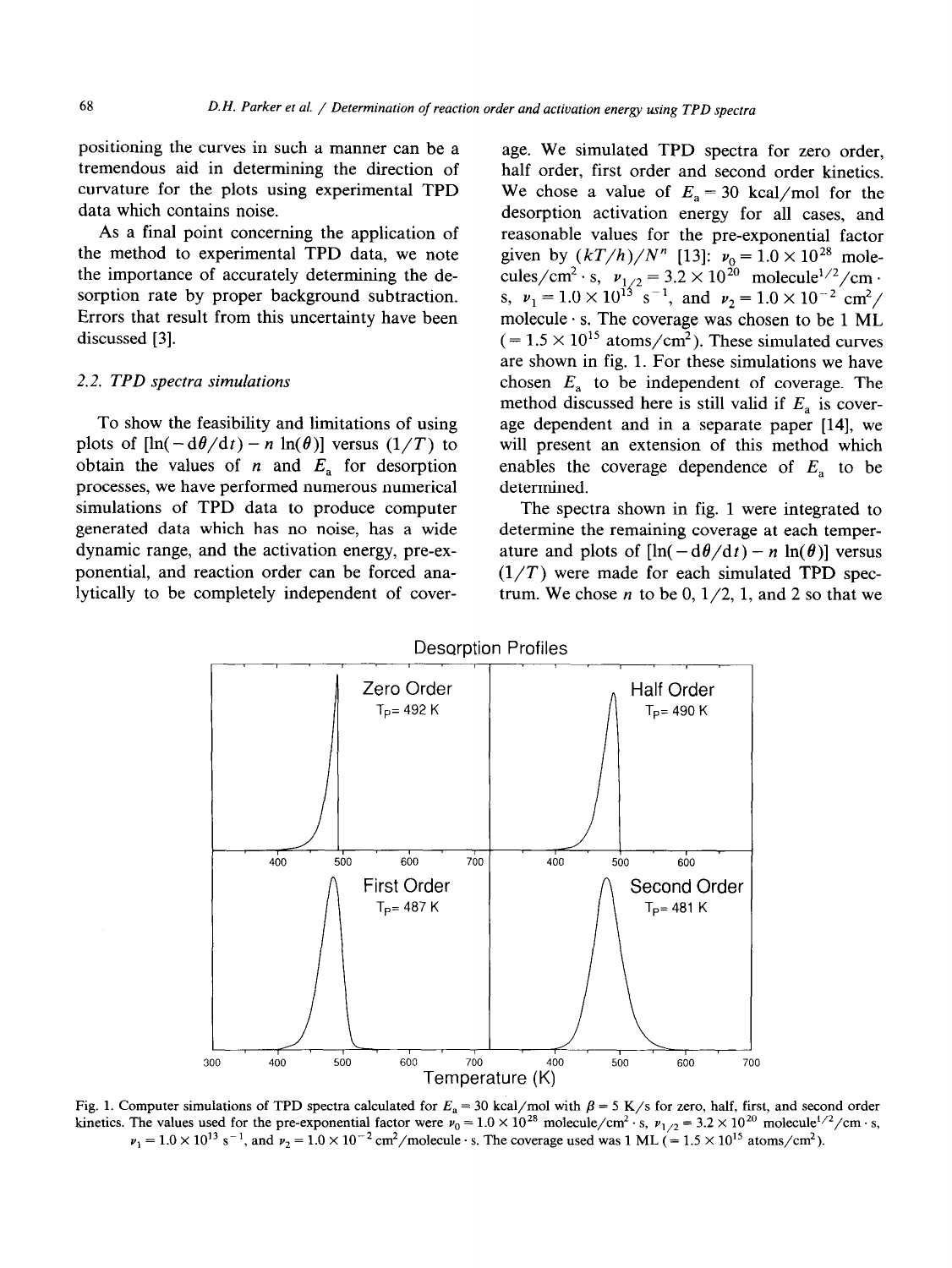

Fig. 2. Plots of  $[\ln(-\frac{d\theta}{dt}) - n \ln(\theta)]$  versus  $(1/T)$  for simulated TPD spectra with zero order desorption using  $n = 0, 1/2$ , 1, and 2. Panel A shows plots using absolute units of rate (molecules/cm<sup>2</sup> $\cdot$ s) and coverage (molecules/cm<sup>2</sup>), and panel B shows the same data plotted in arbitrary units of rate and coverage.

could see the effect of choosing the incorrect value of n in each case. Fig. 2A shows plots of  $[\ln(-\mathrm{d}\theta/\mathrm{d}t) - n \ln(\theta)]$  versus  $(1/T)$  for the simulated zero order data for  $n = 0, 1/2, 1$ , and 2 for the rate and coverage expressed in absolute units. Fig. 2B shows plots for the same simulated TPD spectrum, but using arbitrary units for rate and coverage. All of the plots can be made to overlap at small values of *T* making it easier to see the deviation from linearity for incorrect choices of n.

Fig. 2 shows that only the plot for  $n = 0$  is linear. The slope of this plot gives an activation energy for desorption of 30 kcal/mol, the value used for  $E_a$  in the simulation. The curve for  $n = 2$ deviates severely but the curves for  $n = 1/2$  and  $n = 1$  are only slightly curved. For actual TPD data obtained in experiments, which will have some level of noise this curvature could possibly be obscured. An important point to note is that all choices for the reaction orders give approximately linear plots up until very near the peak maximum. If only the leading edge of experimental data were



Fig. 3. Plots of  $[\ln(-\frac{d\theta}{d}) - n \ln(\theta)]$  versus  $(1/T)$  for simulated TPD spectra with half-order desorption using  $n = 0, 1/2$ , 1, and 2. Panel A shows plots using absolute units of rate (molecules/cm<sup>2</sup> $\cdot$ s) and coverage (molecules/cm<sup>2</sup>), and panel B shows the same data plotted in arbitrary units of rate and coverage.



Fig. 4. Plots of  $[\ln(-d\theta/dt)-n \ln(\theta)]$  versus  $(1/T)$  for simulated TPD spectra with first order desorption using  $n = 0, 1/2$ , 1, and 2. Panel A shows plots using absolute units of rate (molecules/cm<sup>2</sup> $\cdot$ s) and coverage (molecules/cm<sup>2</sup>), and panel B shows the same data plotted in arbitrary units of rate and coverage.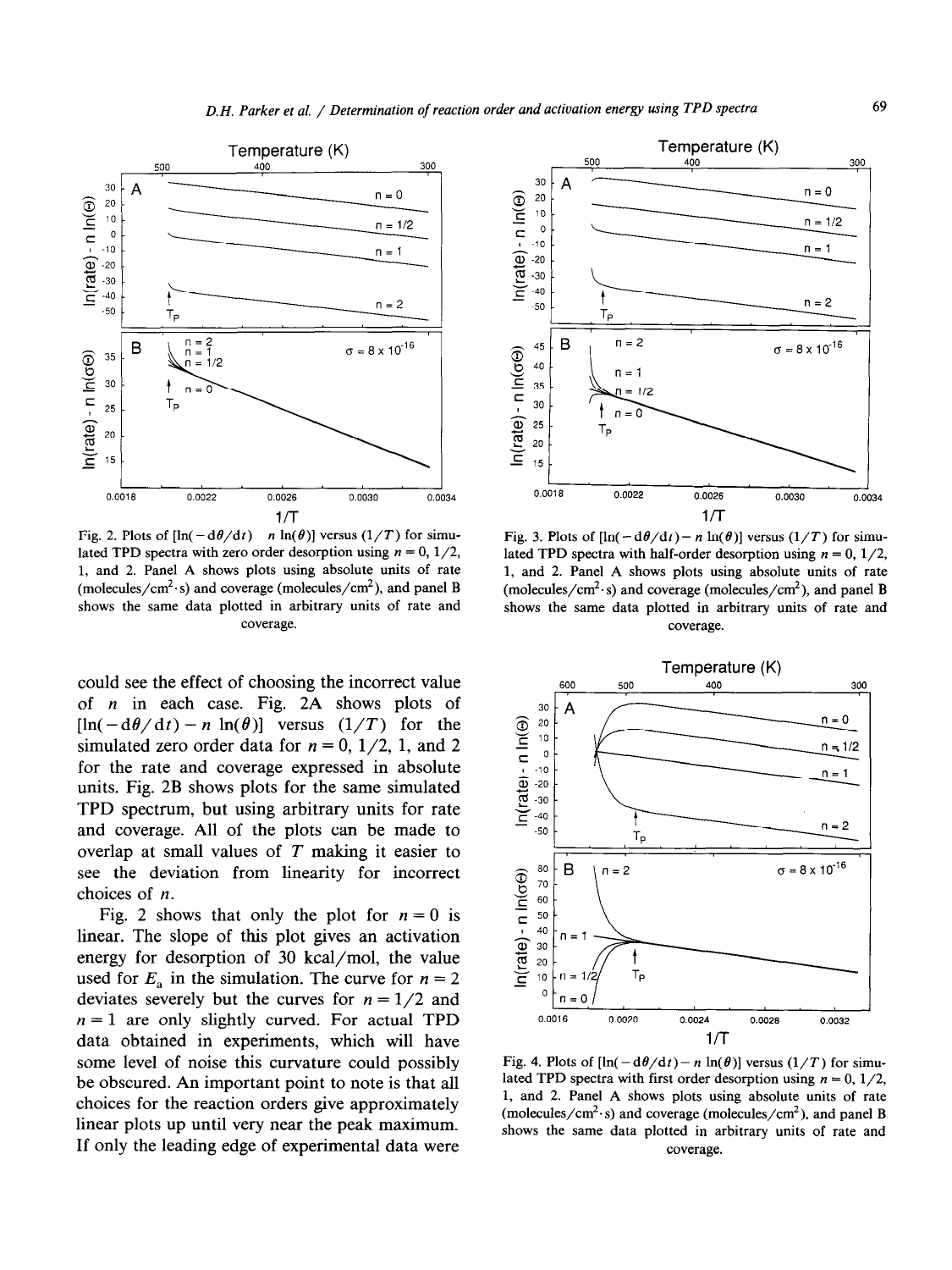

Fig. 5. Plots of  $[\ln(-d\theta/dt)-n \ln(\theta)]$  versus  $(1/T)$  for simulated TPD spectra with second order desorption using  $n = 0$ , l/2, 1, and 2. Panel A shows plots using absolute units of rate (molecules/cm<sup>2</sup> $\cdot$ s) and coverage (molecules/cm<sup>2</sup>), and panel B shows the same data plotted in arbitrary units of rate and coverage.

to be used, the plot would be linear for any choice of  $n$ . Thus, this method cannot be used in this manner to determine the value of  $n$ . Plotting only the leading edge in this fashion, however, will allow determination of  $E_a$ . Plotting data from the entire desorption spectrum allows determination of both the reaction order and  $E_a$ . As predicted in the previous section, the incorrect choices of  $n$ curve upward after the peak maximum.

Figs. 3–5 show plots of  $[\ln(-\frac{d\theta}{dt}) - n \ln(\theta)]$ versus  $(1/T)$  for the simulated TPD spectra shown in fig. 1 that are described by half, first, and second order kinetics, respectively. The same caution given above for data described by zero order applies to that for half-order kinetics, i.e., the deviation from linearity for incorrect choices of n is not highly pronounced, especially for the choices  $n = 0$  or 1. This is due in part to the large asymmetry of the half-order and zero order desorption peaks; once *T rises* above the peak maximum, the rate quickly drops to zero. Plots of data described by first and second order kinetics show marked deviations from linearity when the incorrect value of  $n$  is chosen, particularly in the region surrounding and above the peak maximum. Again, for all reaction orders, the plots are linear up to near the peak maximum, irrespective of the true reaction order.

As mentioned in the preceding section, the incorrect values of  $n$  have a predictable curvature. We show this graphically in fig. 6 where we have plotted the derivative of  $[\ln(-d\theta/dt) - n \ln(\theta)]$ with respect to  $(1/T)$  versus  $(1/T)$  of a simulated desorption spectrum with first order kinetics. For  $n = 1$ , the derivative plot is a horizontal line and for  $n = 0$ , the derivative increases, predicting that the plot of  $[\ln(-d(\theta)/dt) - n \ln(\theta)]$  will curve downward (as seen in fig. 4). Note that all of the lines overlap the  $n = 1$  line for large values of  $(1/T)$  (small T), indicating that all plots have the same slope over this temperature region.

Additionally, we have examined the effect of noise on the ability to distinguish between chosen values of *n*. Using the same conditions of  $E_a$ ,  $\nu$ ,



Fig. 6. Plot of  $d([ln(-d\theta/dt) - n ln(\theta)]/d(1/T)$  versus  $(1/T)$ for a calculated TPD spectrum described by first order desorption kinetics for trial values of  $n = 0, 1$ , and 2.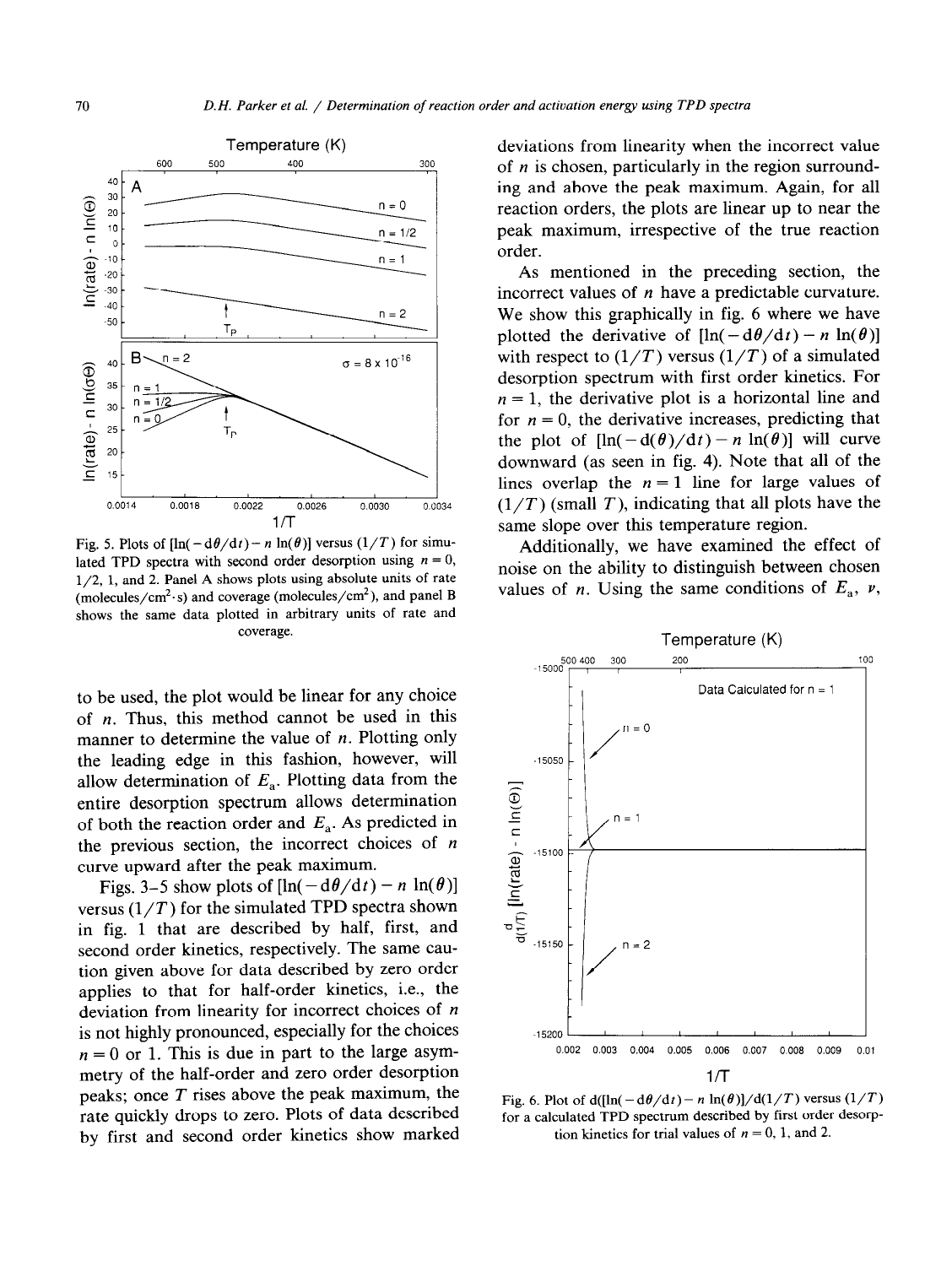and coverage as given in fig. 1 for the first order desorption trace, we added random noise to the spectrum at a level of up to 10% p-p of the maximum signal  $(S/N = 10)$ . Panel A of fig. 7 shows the simulated first order TPD spectrum at this noise level. Panel B shows plots of  $\ln(-d\theta)$  $dt$ ) - n ln( $\theta$ )] for the noisy TPD data shown in panel A and for all choices of  $n$ . This shows that the method is sensitive enough to distinguish the true reaction order even when this high level of noise is present.

We have also examined the ability of this method to distinguish the kinetic parameters for overlapping TPD peaks. There are, of course, endless possibilities for the choice of conditions for the overlapping peaks. For illustration, we used various combinations of two states described by first order kinetics with constant  $E_a$  and  $\nu$ . All of the simulations used  $v = 10^{13}$  s<sup>-1</sup>,  $\beta = 5$  K/s and equal initial coverages in the two states. Fig. 8A



Fig. 7. Panel A: simulated TPD spectrum for  $E_a = 30$  kcal/mol,  $\nu_1 = 1.0 \times 10^{13} \text{ s}^{-1}$ ,  $\theta = 1$  ML and  $\beta = 5$  K/s. Noise level is about 10% of the peak maximum. Panel B: plot of  $[\ln(-d\theta/dt) - n \ln(\theta)]$  versus  $(1/T)$  for all choices of n. The line indicates the best fit to  $n = 1$  and yields  $E_a = 30$  kcal/mol.



Fig. 8. Panel A shows TPD spectra for three cases of overlapping first order desorption peaks: (a) peaks at 487 K ( $E_a = 30$ kcal/mol) and 467 K ( $E_a = 28.67$  kcal/mol), (b) peaks at 487 and 477 K  $(E_a = 27.57 \text{ kcal/mol})$ , and (c) peaks at 487 and 427 K ( $E_a = 26.33$  kcal/mol). All calculations used  $\nu = 10^{13}$ ,  $\beta = 5$  K/s and equal initial coverages in the two states. Panel B: plots of  $[\ln(-d\theta/dt)-n \ln(\theta)]$  versus  $1/T$  for the calculated desorption profiles shown in A.

shows the TPD spectra for three cases of overlapping first order TPD peaks: (a) peaks at 487 K *(E, =* 30 kcal/mol) and 467 K *(E, =* 28.7 kcal/mol), (b) peaks at 487 and 447 K  $(E_a = 27.6$ kcal/mol), and (c) peaks at 487 and 427 K *(E, =*  26.3 kcal/mol). Fig. 8B shows the plots of  $[\ln(-d\theta/dt) - n \ln(\theta)]$  versus  $1/T$  for the calculated desorption spectra shown in 8A. In each case, the plots show two linear regions with an intermediate curved region. The curved region is near the peak maxima and is sharpest for the low temperature peak. The slopes of the two linear regions each give the correct value of  $E_a$  for the corresponding TPD peak. This analysis indicates that in many cases it may be possible to extract  $E_a$ in the case of overlapping peaks, particularly when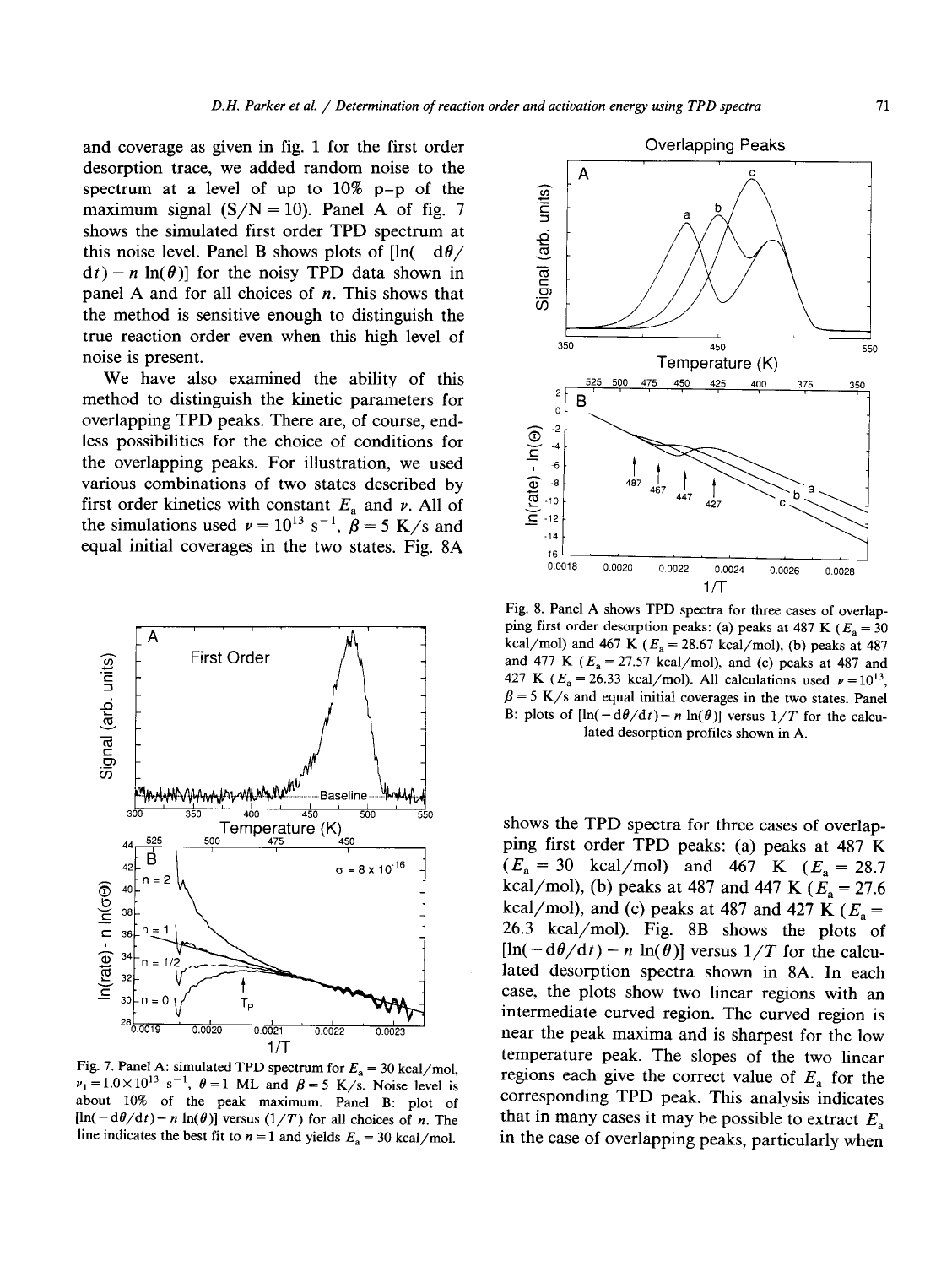the peaks are fairly well separated. Even the value of *n* for the high temperature state can probably be determined even for overlapping TPD peaks.

# 2.3. *Experimental data: D, desorption from Ag(l1 I)*

Recently Zhou et al. [ll] have reported TPD spectra for the desorption of  $H_2$  and  $D_2$  from clean and Cl-covered Ag(ll1). The authors report that the desorption of  $D_2$  from Ag(111) follows half-order kinetics. This determination was made from a plot of  $[\ln(-d\theta/dt) - n \ln(\theta)]$  for the leading edge of the TPD data which was linear for  $n = 1/2$ . As we have seen in the previous sections, for small values of *T* (the leading edge of the desorption trace) plots of this kind are approximately linear even for the incorrect choices of  $n$ . We have reanalyzed the data from fig. lb in ref. [11] corresponding to  $\theta = 0.36$  (relative to  $\theta_{\text{sat}} = 1$ ), in the region around the peak maximum in order to determine if the reaction is indeed well described by half-order kinetics. We chose to analyze this low coverage since it is free from complications arising from an overlapping peak which grows in at higher coverages.

Fig. 9 shows the TPD data for  $\theta_{\rm D} = 0.36 \theta_{\rm sat}$ (from fig. lb in ref. [ll]) plotted using various choices of  $n$ . The data surrounding the desorption peak maximum was used since this region is the most sensitive to the choice of  $n$ . Fig. 9 clearly shows that only the plot for  $n = 2$  is linear, and the slope of this plot gives  $E_a = 10.5$  kcal/mol. The other choices of n  $(n = 0, 1/2, 1)$  have a marked curvature in the predicted direction for incorrect choices of  $n$  if the desorption kinetics were truly second order. Clearly a misleading result is obtained by using only the leading edge of the TPD spectrum. We note that second order kinetics have also been observed for the desorption of  $H_2$  from Au(111), with kinetic parameters  $E = 3$  keel/mol, v<sub>2</sub>  $1 \times 10^{-10}$  cm<sup>2</sup>/molecules  $s_{\rm s}$  s new, max,  $r_{\rm s}$  and  $s_{\rm m}$  and  $r_{\rm s}$  maximum occurring at s, and the desorption peak maximum occurring at 110 K [15].

**As** an independent check on the validity of this method, we have simulated TPD spectra using the parameters determined from fig. 9 as a starting point in modeling the TPD spectra. Fig. 10 shows computer simulations compared with experimen-



Fig. *9.* Reaction order plot for deuterium desorption from Ag(111) for  $\theta = 0.36\theta_{\text{sat}}$  [11]. The line is the least-squares fit through the data points and from the slope gives a value of 10.5 kcal/mol for  $E_d$ .

tal data for  $\theta = 0.36 \theta_{\text{sat}}$ . Excellent agreement with the experimental data is obtained with  $E_a = 10.5$ kcal/mol and  $v_2 = 1 \times 10^{-2}$  cm<sup>2</sup>/molecule · s for second order desorption kinetics, i.e.,  $n = 2$ . Fig. 10 also shows the computer simulation compared with the experimental data for  $\theta = 0.74 \theta_{\text{sat}}$ . Good agreement is obtained in this case with  $E_a = 11.5$ kcal/mol and  $v_2 = 1 \times 10^{-2}$  cm<sup>2</sup>/molecule · s for second order desorption kinetics. The experimental trace is simulated very well except on the low temperature side where there is a contribution from a low temperature shoulder which begins to grow in at this coverage. This low temperature shoulder is seen more clearly in fig. lc of ref. [II].

Fig. 10 also shows computer simulations using  $\Gamma$ half-order reaction kinetics using the values rehalf-order reaction kinetics using the values reported by Zhou et al. [12] and a reasonable pre-exponential factor for half-order desorption kinetics of  $v_{1/2} = 3.2 \times 10^{20}$  molecule<sup>1/2</sup>/cm · s. The  $\frac{1}{2}$  spectra using half-order kinetics do not simulated spectra using hari-order kineties do not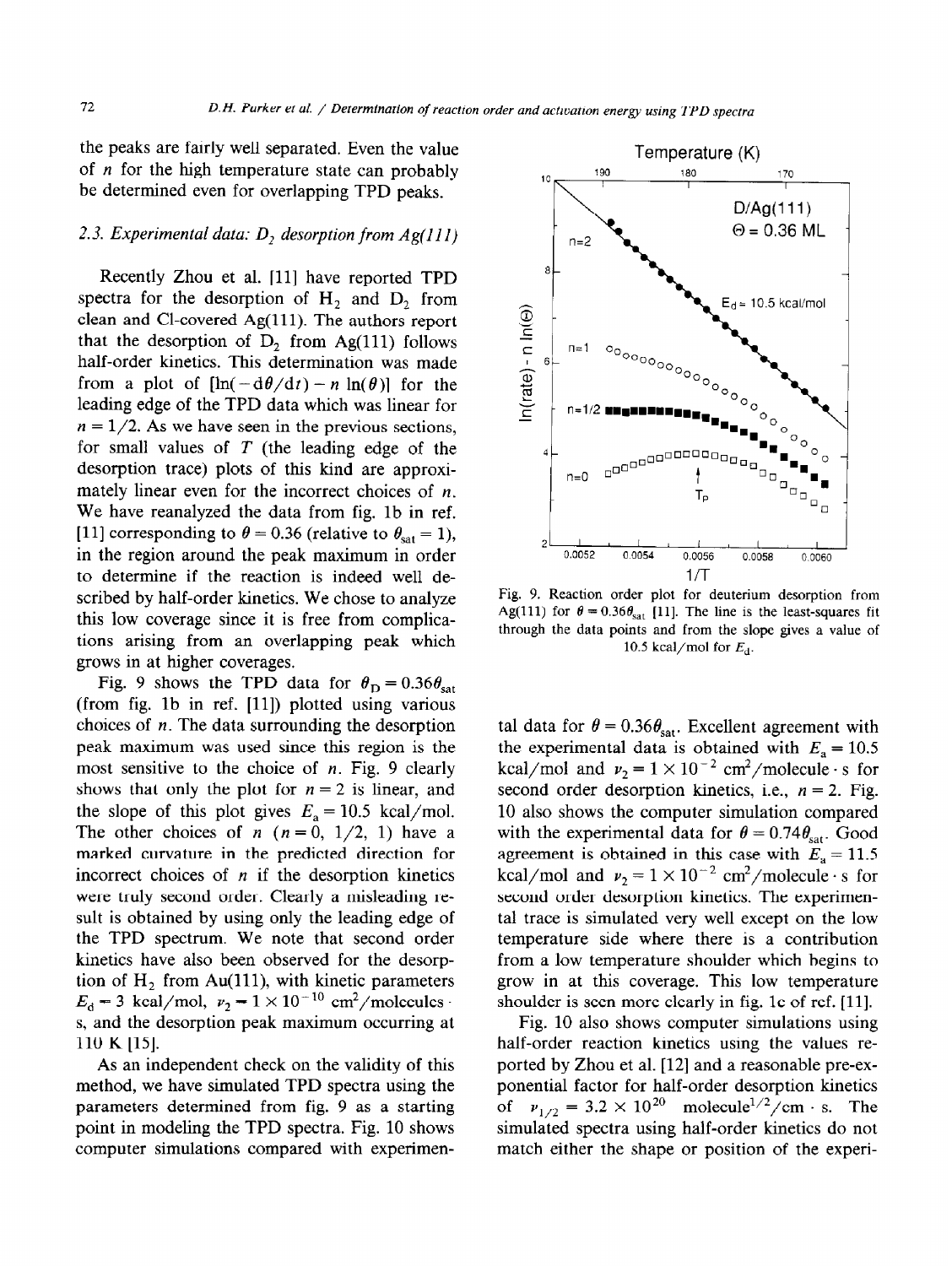

Fig. 10. Comparison of experimental TPD spectra [11] at coverages of  $\theta = 0.36 \theta_{\text{sat}}$  and  $0.72 \theta_{\text{sat}}$  (top traces) and computer simulations (bottom traces). The two simulation traces at lower left were obtained using the kinetic parameters in ref. Ill]. The two simulation traces at lower right were obtained using the kinetic parameters determined by our analysis,

mental spectra. Furthermore, the simulation shows a shift of the peak maximum to lower temperatures with increasing coverage. This is opposite to the shift observed in the experimental data. The value of  $E_a$  used in the simulation is clearly too low to predict the peak maximum of the experimental data. In order to simulate the experimentally observed peak maximum using half-order desorption kinetics, values of  $E_a = 10.7$  kcal/mol (rather than the value of 6.8 kcal/mol determined in ref. [11]) and  $v_{1/2} = 1.0 \times 10^{14}$  molecule<sup>1/2</sup>/  $cm \cdot s$  are required. This value of the pre-exponential factor required for a reasonable fit to the experimental data is 6 orders of magnitude lower than the expected pre-exponential factor given by  $(kT/h)/N<sup>n</sup>$ . Comparisons of these simulations give further evidence that our reaction order method discussed herein has correctly determined  $n$  and  $E_a$ . These results clearly show how important it is to use the region of TPD data around the peak maximum in order to determine the reaction order by this method of data analysis.

The importance and utility of computer simulation of TPD spectra using extracted parameters is also clearly indicated.

## 3. **Conclusion**

**We** have shown that TFD data can be used to correctly predict desorption reaction orders from plots of  $[\ln(-d\theta/dt) - n \ln(\theta)]$  versus  $(1/T)$ . It is necessary to use the entire range of data (particularly the region about the peak maximum) in order to correctly determine the reaction order. All choices of  $n$  should be plotted since the direction of curvature of the plots constructed using the incorrect values of  $n$  provides additional data useful for the determination of the correct reaction order. In the application of this method chosen for illustration here, we have shown that the desorption of  $D<sub>2</sub>$  from Ag(111) is described well by second order kinetics with an activation energy near 11 kcal/mol. This analysis is confirmed by computer simulation of the experimental TPD spectra.

# **Acknowledgement**

Acknowledgement is made to the US Department of Energy, Office of Basic Energy Science, Chemical Sciences Division for partial support of this work. M.E.J. gratefully acknowledges support from an Arizona State Research Institute Postdoctoral Fellowship.

# **References**

- **[I]** P.A. Redhead, Vacuum 12 (1962) 203.
- [2] D.A. King, CRC Crit. Rev. Solid State Mater. Sci. 7 (1978) 167.
- [3] J.T. Yates, Jr., in: Methods of Experimental Physics, Vol. 22, Fds. R.L. Park and M.G. Lagally (Academic Press, New York, 1985) pp. 425-464.
- [4] E. Habenschaden and J. Kiippers. Surf. Sci. 138 (1984) L147.
- [51 J.B. Miller, H.R. Siddiqui, SM. Gates, J.N. Russell, J.T. Yates, Jr., J.C. Tully and J.M. Cardillo, J. Chem. Phys. 87 (1987) 6725.